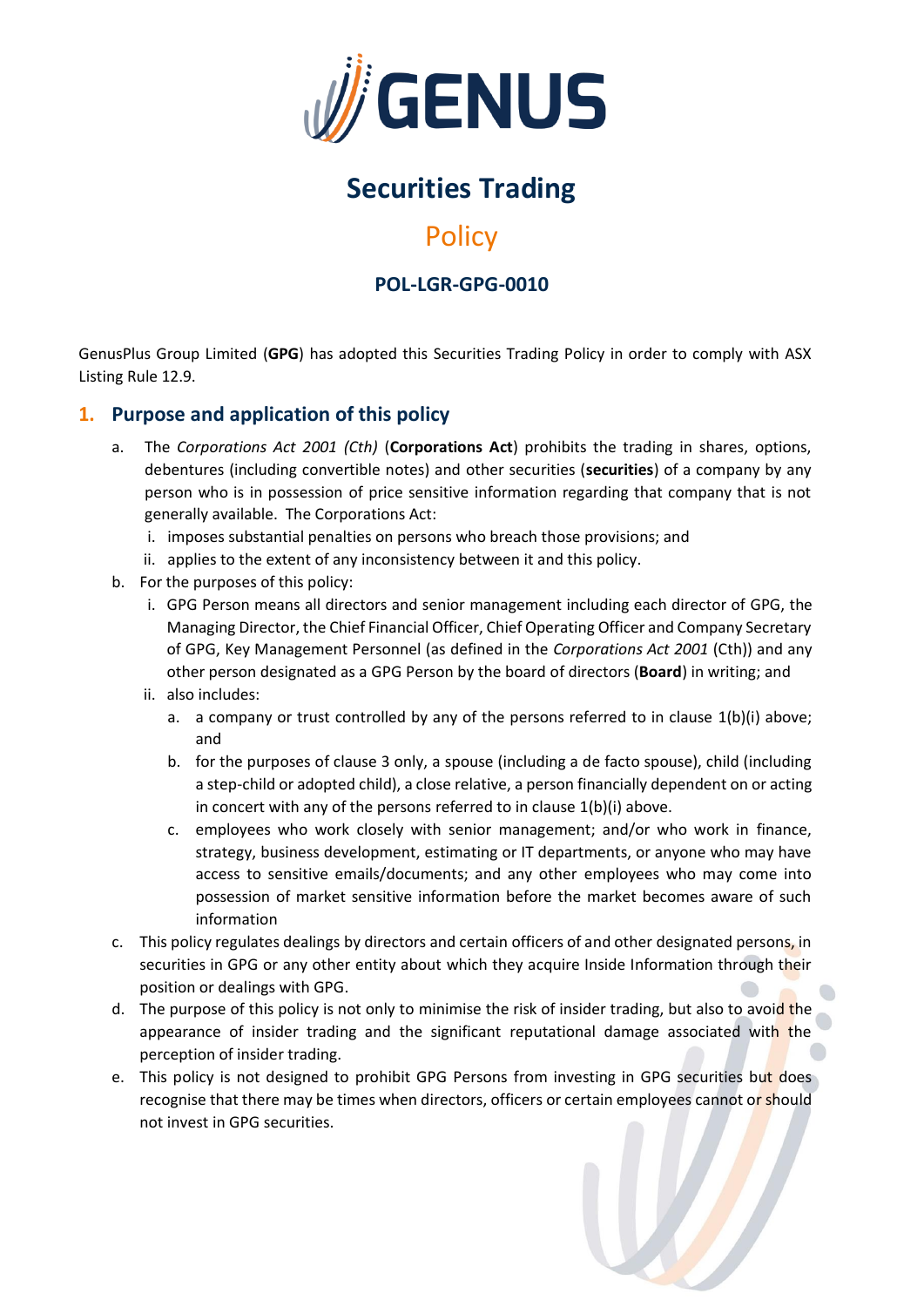

## **2. Insider trading**

#### 2.1 General prohibition on Insider Trading

- a. No GPG Person may, while in possession of Inside Information (defined in clause 2.2[\(a\)](#page-1-1) concerning GPG, in breach of the Corporations Act:
	- i. buy, sell, or deal in any GPG securities at any time;
	- ii. procure another person to deal in GPG's securities in any way; or
	- iii. pass on any Inside Information to another person for that person's own personal gain by dealing in GPG securities in any way (**Insider Trading**).
- c. All GPG Persons are prohibited from dealing in the securities of outside companies about which they acquire Inside Information through their position with GPG.
- d. The requirements imposed by this policy are in addition to any legal prohibitions on Insider Trading. Trading in GPG's securities is prohibited at any time by a director or a GPG Person if that person possesses Inside Information, even where the trade occurs outside a Blackout Period; or the trade falls within an exclusion in this policy; or clearance has been given under this policy to trade (whether in exceptional circumstances or otherwise).

#### 2.2 Inside Information

- <span id="page-1-1"></span>a. A GPG Person is responsible for assessing whether they possess "**Inside Information**". This occurs where:
	- i. the person possesses information that is not generally available to the public and, if the information were generally available, a reasonable person would expect it to have a material effect on the price or value of GPG securities (or a decision whether or not to trade in them); and
	- ii. the person knows, or ought reasonably to know, that the information is not generally available and, if it were generally available, a reasonable person would expect it to have a material effect on the price or value of GPG securities.

A reasonable person would be taken to expect information to have a material effect on the price or value of securities if the information would, or would be likely to, influence a person who commonly invests in securities to either deal or not deal in securities in any way. Inside Information in relation to the securities of outside companies has the same meaning for the purposes of this policy, except that references to "GPG securities" should be read as references to the securities of the outside company.

## <span id="page-1-0"></span>**3. Restrictions on trading in Blackout Periods**

#### 3.1 Blackout Periods

- a. GPG Persons, subject to clauses 3.3 an[d 5,](#page-4-0) may not buy or sell GPG securities during a Blackout Period (defined below).
- b. Blackout Periods are times when GPG Persons must not deal in the GPG's securities.

The following are mandated Blackout Periods:

i. from the close of the ASX trading day on 30 June each year, until 10:00am (Sydney time) on the ASX trading day following the day on which GPG's full year results are released to the ASX;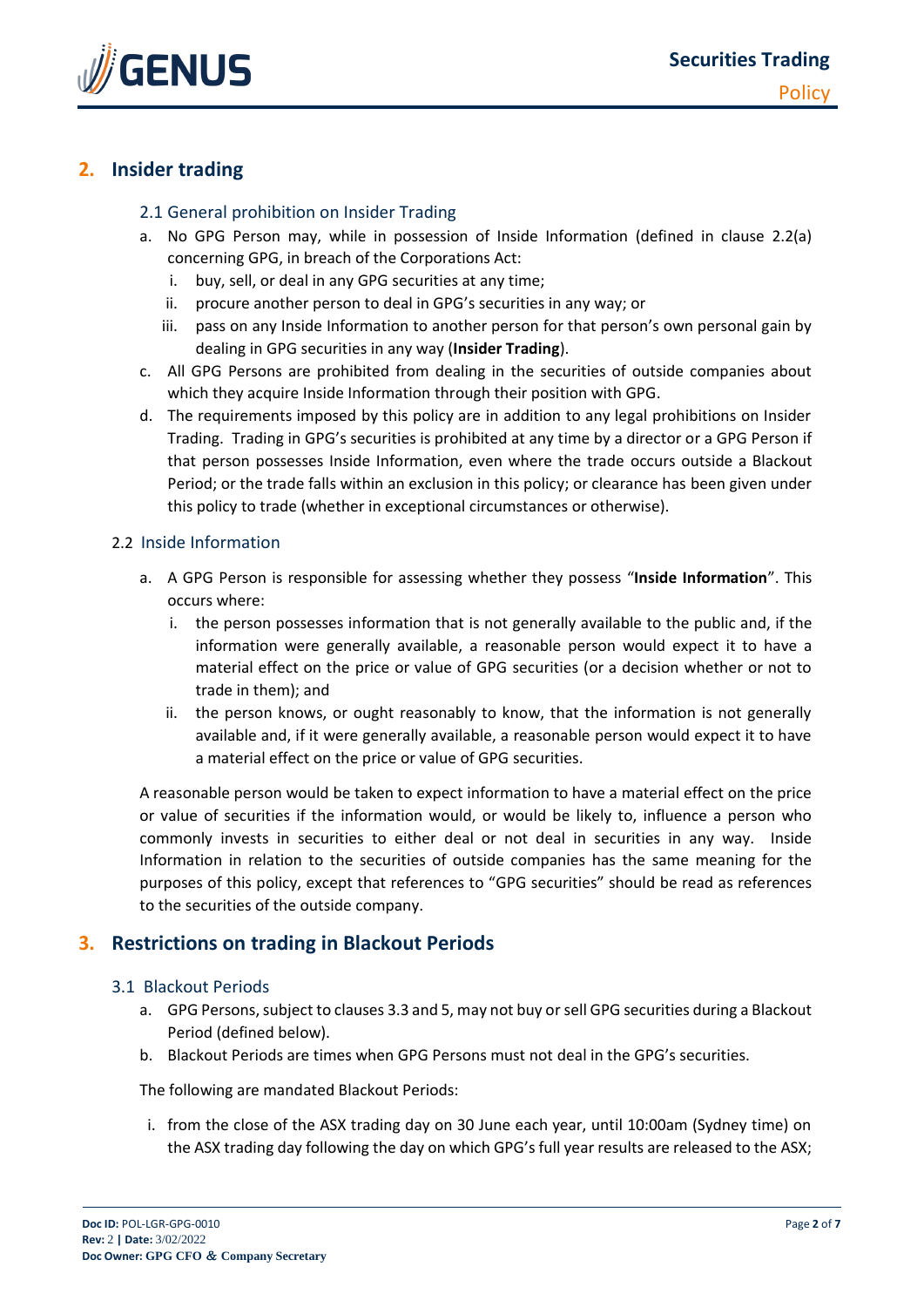

- ii. from the close of the ASX trading day on 31 December each year, until 10:00am (Sydney time) on the ASX trading day following the day on which GPG's half-yearly results are released to the ASX;
- iii. from the close of the ASX trading day two weeks prior to the date of GPG's Annual General Meeting (AGM) until 10:00am (Sydney time) on the ASX trading day following the date of the AGM; and
- iv. any other period that the Board specifies from time to time.

If 30 June or 31 December are not ASX trading days, then the Blackout Period begins on the preceding ASX trading day.

During Blackout Periods GPG Persons must not deal in any of GPG's financial products or securities, or in any securities related to them.

#### 3.2 Ad-hoc restrictions

GPG may impose, without notice and in its sole and absolute discretion, additional restrictions on trading in GPG's securities by any or all GPG Persons, and also by any other staff member(s) (who are not otherwise designated as "GPG Persons") as GPG considers appropriate. For the avoidance of doubt, GPG may impose ad-hoc restrictions under this clause 3.2 even where the proposed trade would otherwise take place outside a Blackout Period provided for in this policy. Any restriction communicated by GPG to any or all GPG Persons (or other staff members) under this clause 3.2 must be kept strictly confidential.

#### 3.3 Notifications

- a. GPG Persons must:
	- i. prior to dealing in GPG securities outside a Blackout Period or where claus[e 4](#page-3-0) requires the person to obtain a consent under clause 3.3, notify the relevant person in clause 3.3(c) (the **Authorising Officer**) of their proposed dealing and obtain consent from the Authorising Officer; and
	- ii. confirm that they are not in possession of any Inside Information; and
- iii. after dealing with the GPG securities, provide the Authorising Officer with a transaction confirmation and
- iv. notify the Authorising Officer if they begin to have, or cease to have, a "substantial holding" (as defined in section 9 of the Corporations Act) in GPG, or if they have a substantial holding in GPG and there is a movement of at least 1% in their holding.
- b. For the avoidance of doubt, the GPG Person seeking authorisation cannot be their own Authorising Officer.
- c. Authorising Officer

| <b>GPG Person seeking</b><br>authorisation                                              | <b>Authorising Officer</b>                                                                        |
|-----------------------------------------------------------------------------------------|---------------------------------------------------------------------------------------------------|
| Chair of the Board                                                                      | The chair of Audit and Risk Committee or an Independent<br>Director.                              |
| Other directors, Company<br>Secretary, and any other Key<br><b>Management Personnel</b> | The chair of the Board or, in his/her absence the chair of the<br><b>Audit and Risk Committee</b> |
| Any other GPG Person                                                                    | The Company Secretary or, in his/her absence, the Managing<br>Director.                           |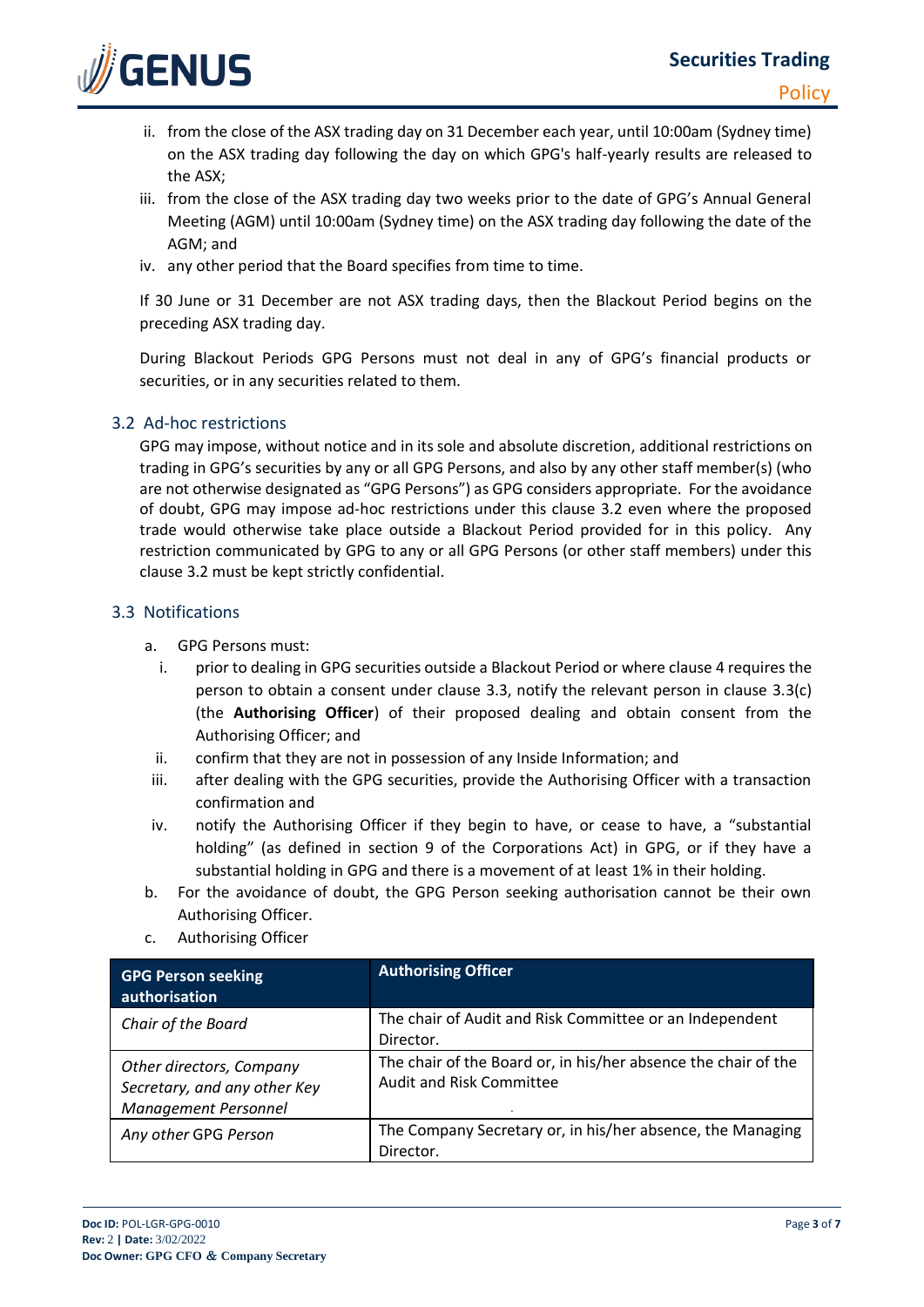

#### 3.4 Exceptional circumstances

- a. In exceptional circumstances the Authorising Officer has discretion to approve dealings in GPG securities during a Blackout Period, or other dealings that would otherwise be prohibited by this policy.
- b. Any approval given under this clause 3.4, must be provided by electronic delivery via email. The notification requirements still apply.
- c. What constitutes "exceptional circumstances" will be assessed on a case-by-case basis within the absolute discretion of the Authorising Officer, and may include, without limitation, severe financial hardship, or a requirement to comply with a court order or court enforceable undertaking.
- d. Any decision to grant or refuse to grant clearance to a GPG Person to trade in GPG's securities by the Authorising Officer under this clause 3.4:
	- I. may be made in the Authorising Officer's absolute discretion, without giving any reasons;
	- II. can be withdrawn (if clearance has been given) if new information comes to light or there is a change in circumstances;
	- III. is final and binding on the GPG Person seeking clearance; and
	- IV. must be kept strictly confidential by the GPG Person and not disclosed to any other person.
- e. In deciding whether to grant clearance to trade in GPG's securities, the Authorising Officer will consider the need to minimise the risk of Insider Trading, and also to avoid the appearance of Insider Trading and the significant reputational damage that may cause.
- f. Any clearance to trade by the Authorising Officer under this clause 3.4 is not an endorsement to trade. The GPG Person doing the trading is individually responsible for their investment decisions and their compliance with insider trading laws. The GPG Person must carefully consider whether they are in possession of any Inside Information that might preclude them from trading at that time. If the GPG Person is in any doubt, they should not trade.
- g. If a GPG Person comes into possession of Inside Information after receiving a clearance to trade, they must not trade despite having received the clearance.

#### 3.5 Company secretary to maintain records

The Company Secretary will maintain a copy of:

- a. all requests for an approval to deal in GPG' securities submitted by a GPG Person; and
- b. details of all dealings in GPG' securities made by a GPG Person.

## <span id="page-3-0"></span>**4. Other restrictions**

#### 4.1 No speculative trading

Under no circumstances should GPG Persons engage in short-term or speculative trading in GPG securities. This prohibition includes short term direct dealing in GPG securities as well as transactions in the derivative markets, involving exchange traded options, share warrants, contracts for difference, and other similar instruments, which are short term or speculative.

#### 4.2 No protection arrangements

The entering into of all types of "protection arrangements" for any GPG securities (or GPG products in the derivatives markets):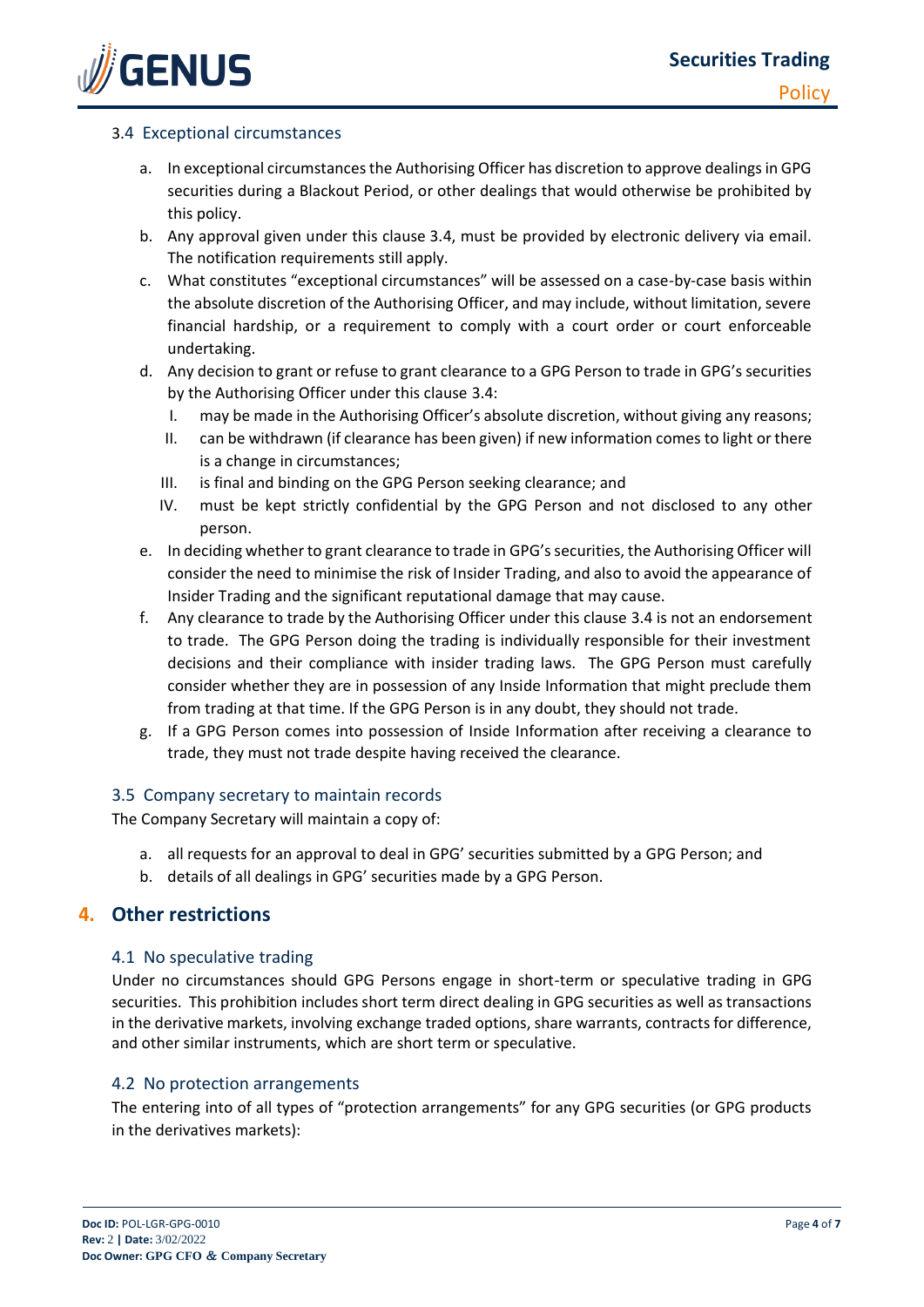

- a. is prohibited at any time in respect of any GPG securities which are unvested or subject to a holding lock; and
- b. otherwise, requires consent under clause 3.3.

For the avoidance of doubt and without limiting the generality of this policy, entering into protection arrangements includes entering into transactions which:

- a. amount to "short selling" of securities beyond the GPG Person's holding of securities;
- b. operate to limit the economic risk of any GPG Person's security holding (e.g. hedging arrangements) including GPG's securities held beneficially (for example, in trust or under an incentive plan) on that GPG Person's behalf; or
- c. otherwise enable a GPG Person to profit from a decrease in the market price of securities.

## 4.3 No granting of security over GPG's securities or entering into margin lending arrangements

- a. GPG Persons may not at any time, directly or indirectly, grant any form of security (whether by way of charge, mortgage, pledge or otherwise) over any GPG securities which are unvested or subject to a holding lock, to secure any obligation of that GPG Person or any third party or enter into any margin lending arrangement involving GPG securities.
- b. Unless clause 4.3(a) applies, GPG Persons may, directly or indirectly, grant any form of security (whether by way of charge, mortgage, pledge or otherwise) over any of GPG's securities, to secure any obligation of that GPG Person or any third party or enter into any margin lending arrangement involving GPG securities, with consent under clause 3.3.

#### 4.4 Trading in outside companies

GPG Persons must not trade in the securities or financial products of outside companies where they are in possession of Inside Information of that outside company.

## <span id="page-4-0"></span>**5. Exemptions**

- <span id="page-4-1"></span>a. GPG Persons may at any time:
	- i. trade in GPG's securities where the trading does not result in a change of beneficial interest in the securities;
	- ii. acquire securities under any director or employee security plan or through the exercise of options or performance rights under an option or performance rights plan or acquire, or agree to acquire, options or performance rights under an option or performance rights plan. However, any dealing in those securities remains subject to this policy and the provisions of the Corporations Act;
	- iii. transfer GPG securities already held into a self-managed superannuation fund or other saving scheme in which the restricted person is a beneficiary;
	- iv. acquire GPG's ordinary shares by conversion of securities giving a right of conversion to GPG's ordinary shares;
	- v. acquire GPG's securities under a bonus issue made to all holders of securities of the same class;
	- vi. undertake to accept, or accept, a takeover offer;
	- vii. invest in, or trade in units of, a fund or other scheme (other than a scheme only investing in the securities of GPG) where the assets of the fund or other scheme are invested at the discretion of a third party;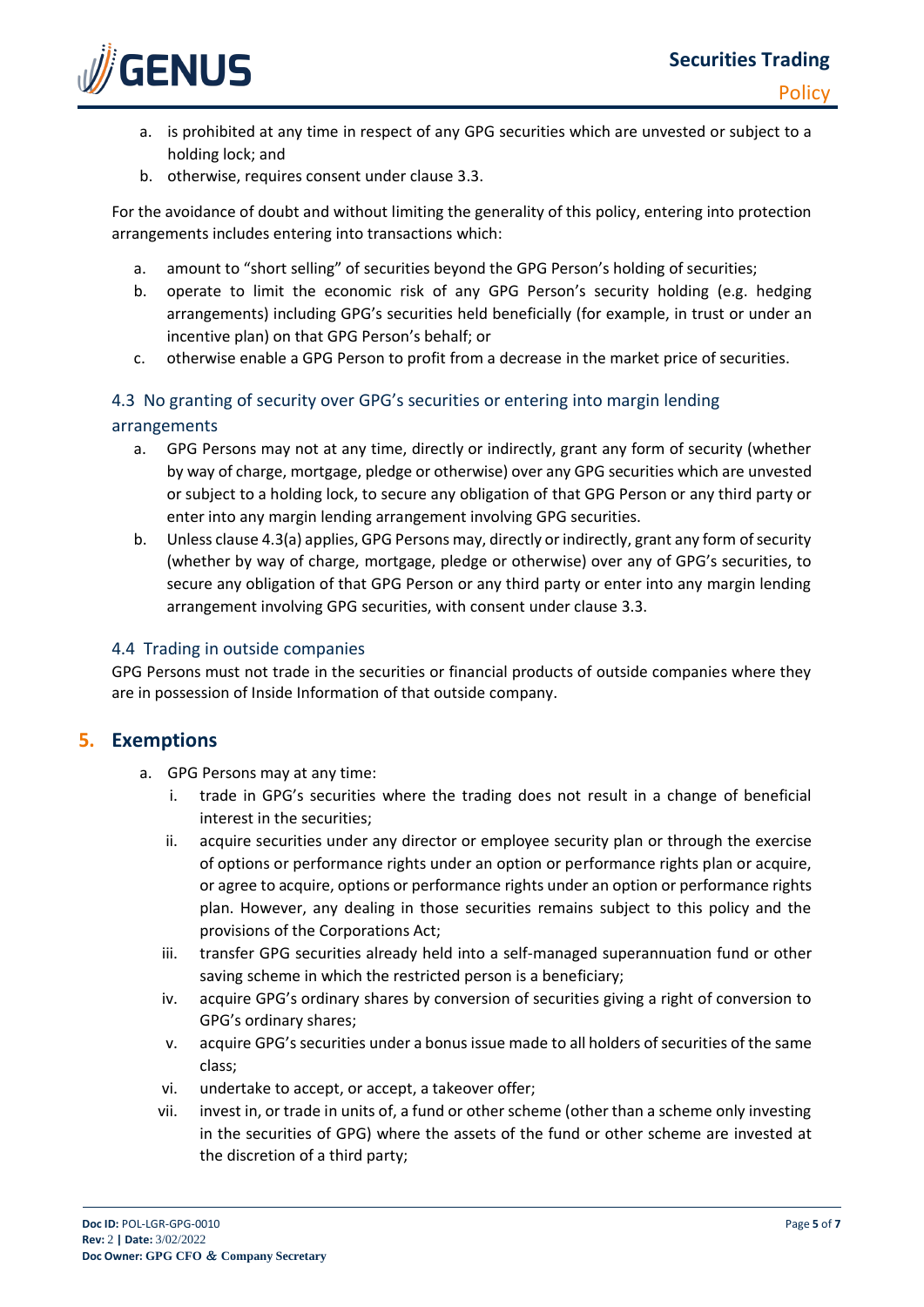

- viii. dispose of GPG securities that is the result of a secured lender exercising their rights under a loan or security agreement;
- ix. where a restricted person is a trustee, trade in the securities managed by that trust provided the restricted person is not a beneficiary of the trust and any decision to trade during a prohibited period is taken by the other trustees or by the investment managers independently of the restricted person;
- x. trade under an offer or invitation made to all or most of the security holders, such as, a rights issue, a security purchase plan, a dividend or distribution reinvestment plan or an equal access buy-back, where the plan that determines the timing and structure of the offer has been approved by the Board. This includes deciding whether or not to take up the entitlements and the sale of entitlements required to provide for the take up of the balance of entitlements under a renounceable pro rata issue.
- b. If a GPG Person undertakes any of the actions described in paragraph [a,](#page-4-1) that GPG Person must advise the relevant Authorising Officer (as set out in clause 3.3(c).

## **6. ASX Notifications**

- a. GPG must notify ASX within 5 business days after any change to a director's relevant interest in GPG's securities or a related body corporate of GPG, including whether the change occurred inside a Blackout Period and, if so, whether prior written clearance was provided.
- b. To enable GPG to comply with the obligation set out in clause 6(a), a director must immediately (and no later than 3 business days after any relevant event) notify the Company Secretary in writing of the requisite information for the Company Secretary to make the necessary notifications to the Australian Securities and Investments Commission and ASX as required under the Corporations Act and ASX Listing Rules.
- c. If GPG makes a material change to this trading policy, the amended trading policy will be provided to the ASX for release to the market within 5 business days of the material changes taking effect.

## **7. General**

- a. A breach of this policy will be regarded as serious misconduct which may lead to disciplinary action, up to and including dismissal.
- b. This policy will be made available on GPG's website.
- c. If you require any further information or assistance or are uncertain about the application of the law or this trading policy in any situation, please contact the Company Secretary.